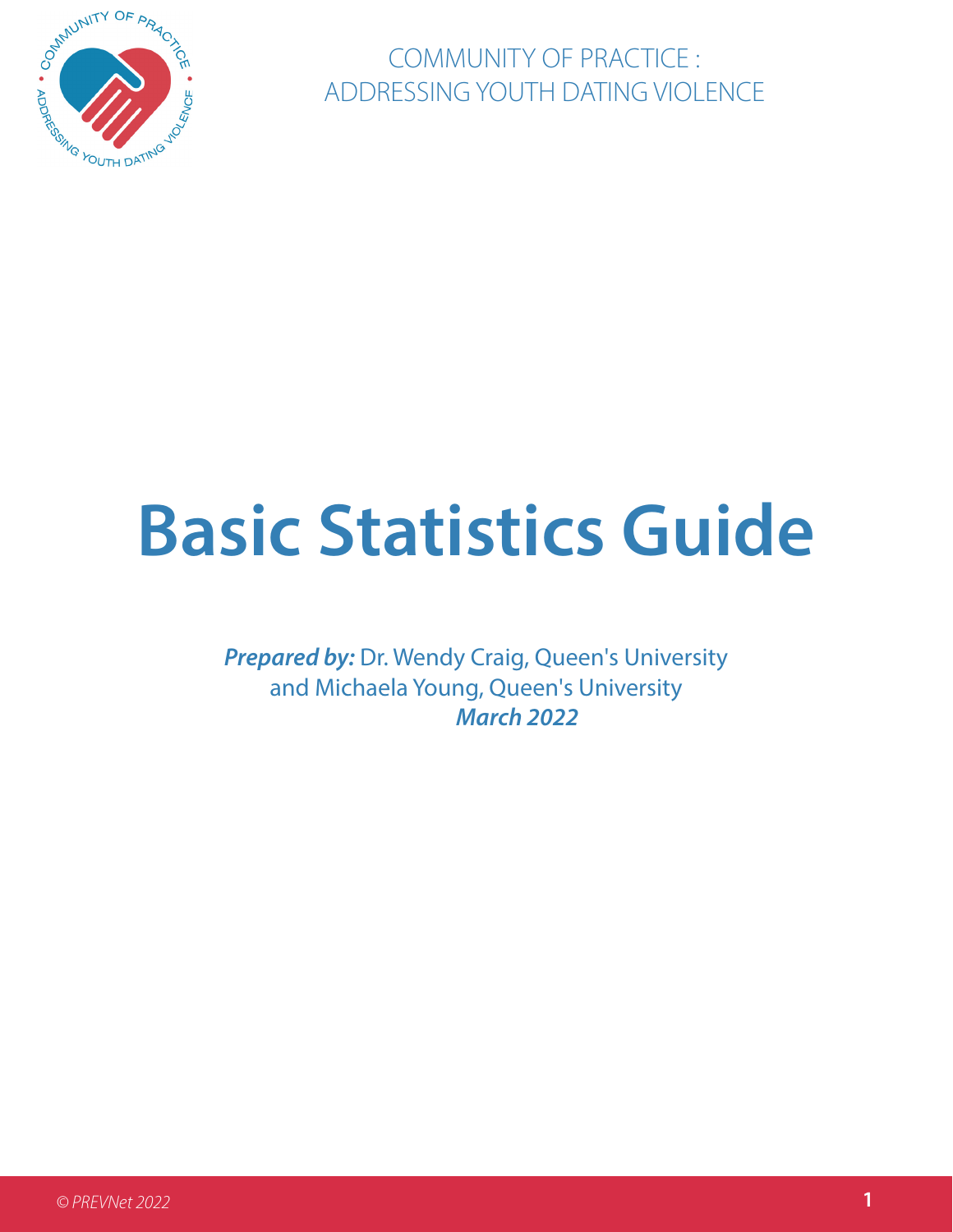# **Table of Contents**

| $T_{max}$ |  |
|-----------|--|

| $\overline{\phantom{a}}$ |
|--------------------------|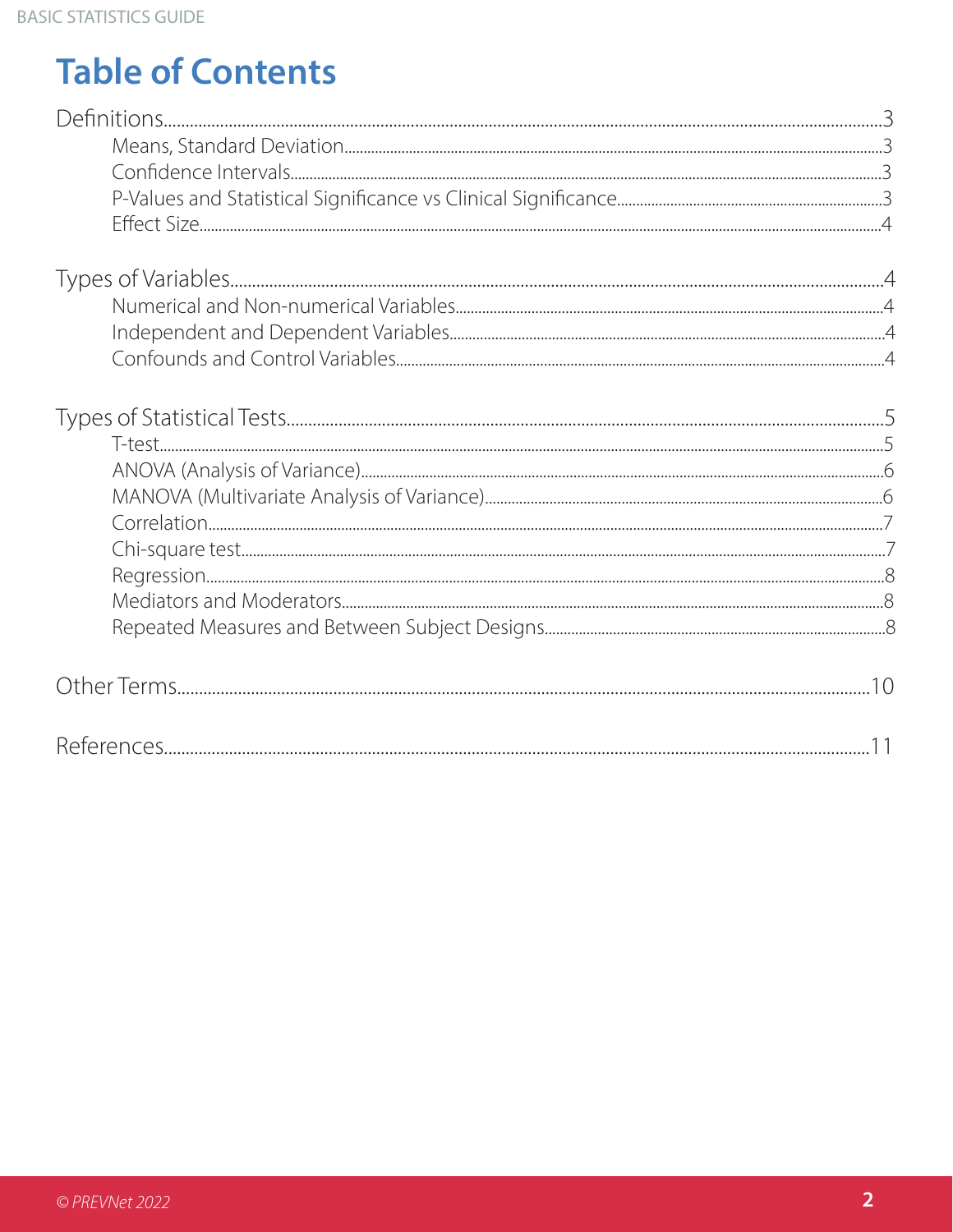# **Definitions**

### *Means, Standard Deviation*

**Mean:** The average of a data set.

- The mean is a measure of "central tendency", i.e. where the center of a data set lies.
- Compute by adding all the numbers in a data set together and dividing by the number of items in the set.
	- E.g.  $10 + 10 + 50 + 30 = 100 / 4 = 25$ .

**Standard Deviation:** Shows the degree to which a dataset is spread out around the mean/average.

- Describes variability in a single sample.
- A low standard deviation means data are more clustered around the mean.
- A high standard deviation means data are more spread out from the mean.



*Image from https://careerfoundry.com/en/blog/data-analytics/standard-error-vs-standard-deviation*

# *Confidence Intervals*

**Confidence Interval:** A range of values that a true value of a parameter likely lies in.

Measures the degree of certainty or uncertainty in a sampling method.

### *P-Values and Statistical Significance vs. Clinical Significance*

**p-value (or probability value):** A number describing how likely it is that your data would have occurred by random chance.

- The smaller the p-value, the stronger the evidence that your data did **not** occur by chance.
- Most often, researchers refer to a p-value less than 0.05 (p < .05) as **statistically significant**, and a p-value less than 0.001 (p < .001) as **highly statistically significant**.

So, what is the difference between **statistical significance** and **clinical significance**?

**Statistical Significance:** When a result is found to be unlikely to have occurred by chance.

**Clinical Significance:** When a result suggests that an intervention (e.g. a treatment or youth program) has had genuine and quantifiable effects.

• The extent to which an intervention has had a meaningful impact on participants' lives (Durlak, 2009).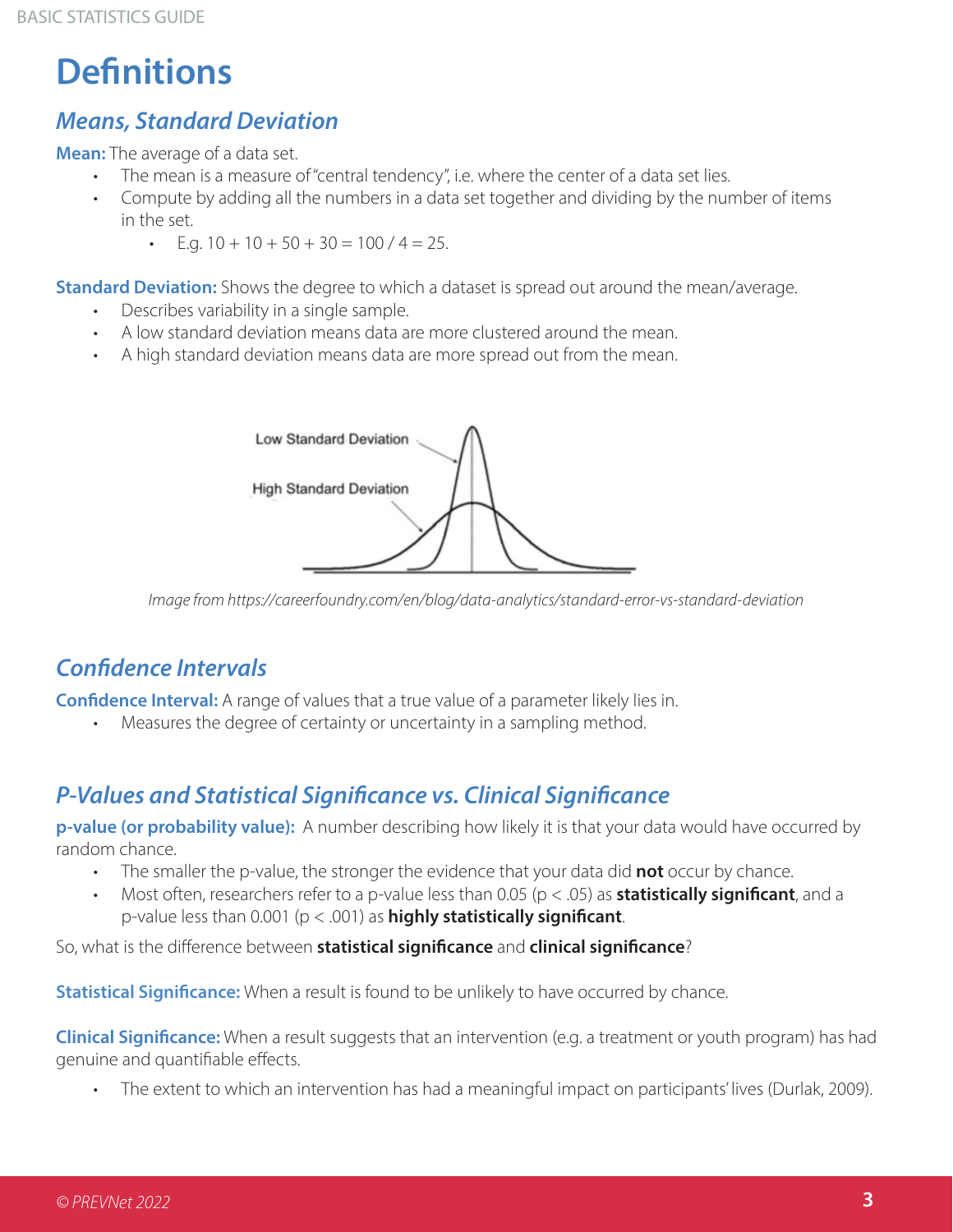# *Effect Size*

**Effect Size:** A statistical concept that measures the strength of the relationship between two variables on a numeric scale.

• Compares two groups, e.g. depression scores of an experimental group (who received a treatment) vs. depression scores of a control group (who did not receive a treatment)

The most commonly used value used to represent effect size is called Cohen's d. The table below shows Cohen's suggestions that 0.2 be considered a 'small' effect size, 0.5 represents a 'medium' effect size, and 0.8 a 'large' effect size.

| <b>Relative Size</b> | <b>Effect Size</b> | % of control group<br>below the mean of<br>experimental group |
|----------------------|--------------------|---------------------------------------------------------------|
| small                | 0.2                | 58%                                                           |
| medium               | -0.5               | 69%                                                           |
| large                | 0.8                | 79%                                                           |

# **Types of Variables**

There are two main variable types in statistics:

- **1. Numerical/Quantitative Variables:** counts, percents, or numbers, for example:
	- a. Number of children in a family
	- b. Percentage grade on a test
	- c. Score on a questionnaire
- **2. Non-numerical/Categorical Variables:** written descriptions of groups or things, for example:
	- a. Gender
	- b. Race/ethnicity
	- c. Favourite ice cream flavour

Numerical/quantitative variables and non-numerical/categorical variables can be assigned the roles of dependent variable or independent variable, depending on the design of a research study.

- **1. Independent variable (also called the predictor variable):** A variable thought to be the cause of some effect
	- What the researcher *manipulates*
- **2. Dependent variable (also called the outcome variable):** A variable thought to be affected by changes in an independent variable
	- What the researcher *measures*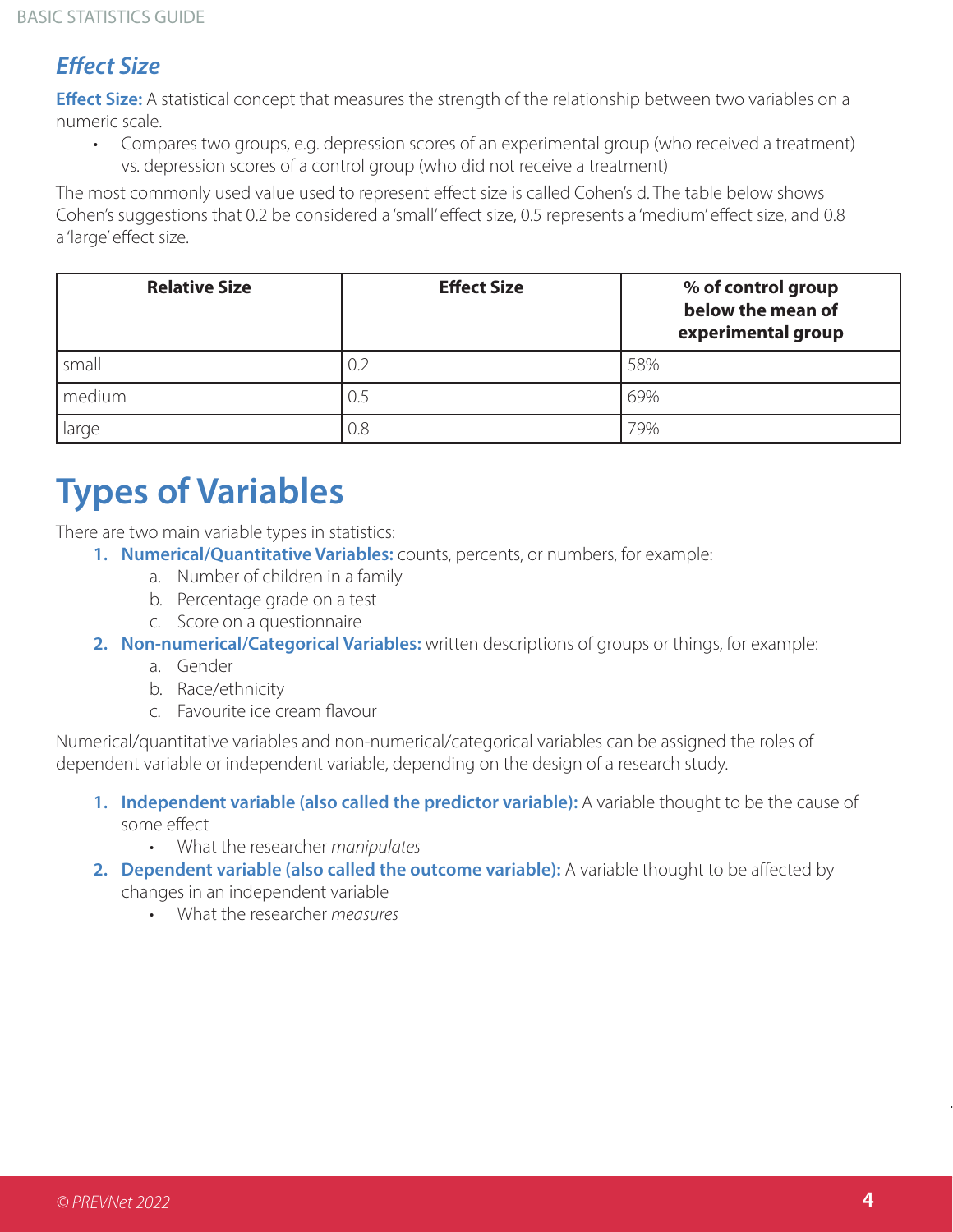## *Confounds and Control Variables*

**Confounding Variable:** A variable that is related to the independent variable, and therefore could have its own effect on the dependent variable – which we don't want!

• This could obscure the true relationship we are looking for between the independent and dependent variable.

So, if we know of a potential confounding variable, we should control for it.

**Control Variable:** A potential confound that you were able to spot. **Example: 1**

- In one study, researchers are comparing two study methods: regular, spaced study and cramming before an exam.
	- Independent variable: Study method (A. regular studying, or B. cramming)
	- Dependent variable: Scores on exam
- A potential confound could be **sleep deprivation**. Maybe people who cram the night before get less sleep, and that is why they scored worse.
- Solution: Control for sleep, by excluding people who got less than six hours of sleep.
- **• Control variable = sleep**

# **Types of Statistical Tests**

**T-test:** Used to determine if the mean of one group is significantly different from either a known score, or from the mean of another group/condition.

There are three different kinds of t-test:

- **1. One-sample t-test:** When the mean of one sample is compared to a known population mean
	- a. Example: If we know the average age of youth who experience TDV from a previous study, we can compare that mean age to the mean age of youth who experience TDV from a more recent sample.
- **2. Paired-sample t-test:** When the means of two *related* samples are compared on a continuous (numerical) variable
- a. Example question: *Do teens experience less dating violence after participating in a PREVNet teen dating violence prevention workshop?*
	- i. Here, we would examine the average number of TDV occurrences experienced by a group of youth prior to an intervention and compare it with the average number of TDV occurrences experienced by *the same group of youth* after the intervention.
- **3. Independent sample t-test:** When the means of two unrelated samples are compared on a continuous (numerical) variable
	- a. Example question: *Do gender minority youth experience teen dating violence more often than non-gender minority youth?*
		- i. Here, our two unrelated samples are the sample of gender minority youth and the sample of non-gender minority youth.

*1Castelhano, M. (2018). Lecture 2, lecture notes, PSYC221 Cognitive Psychology, Queen's University, delivered 6 February 2018.*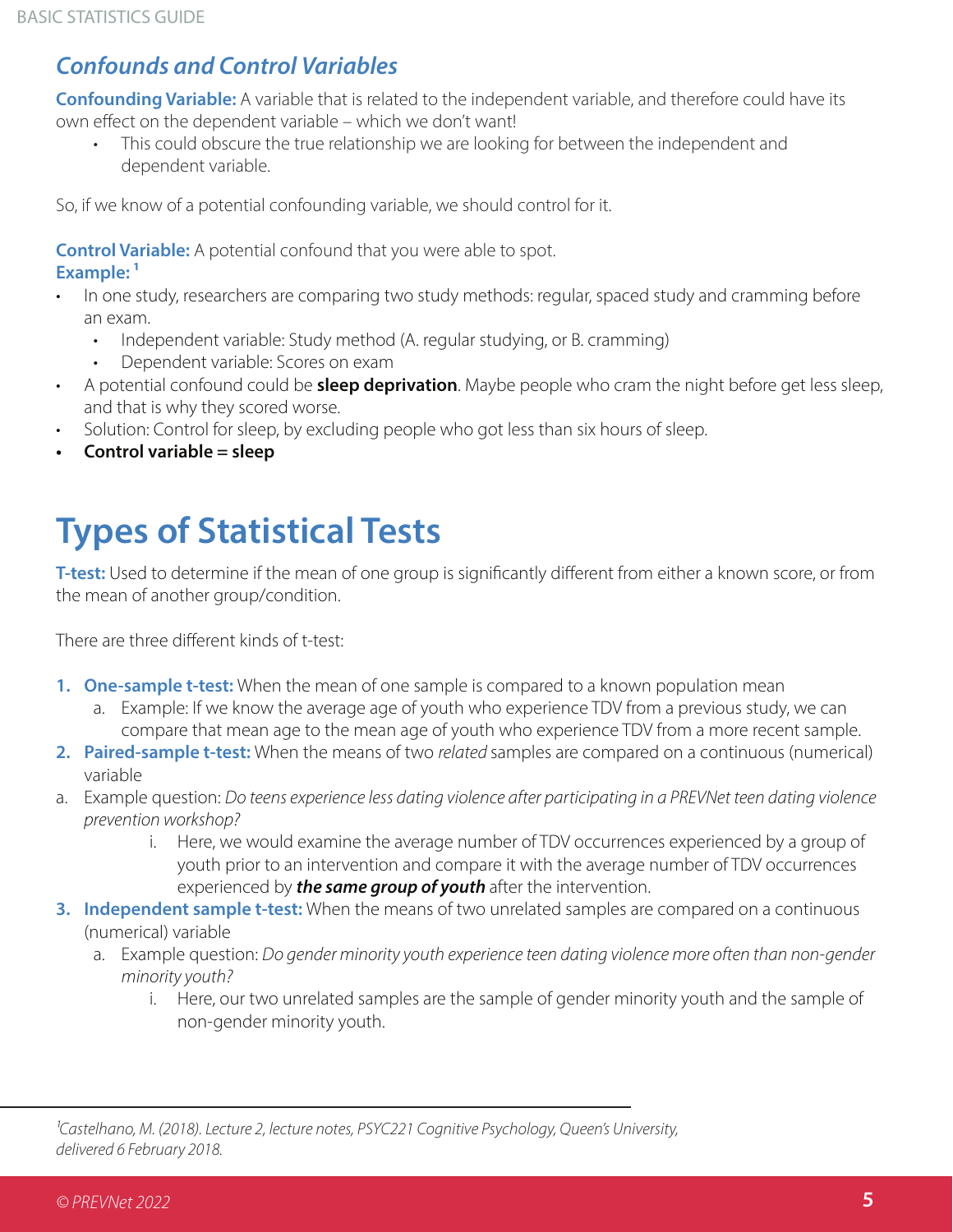#### *What happens if we have more than 2 groups to compare?*

**ANOVA (Analysis of Variance):** Used to compare the means of 3 or more groups with one dependent variable

- One-way ANOVA: One independent variable with 3 or more groups, and one dependent variable
	- Example: *You want to test how three different TDV interventions affect the number of TDV occurrences experienced by teens after each intervention.* 
		- You can use a one-way ANOVA to find out if there is a difference in occurrence of TDV between the three interventions.
		- Here, your independent variable is TDV intervention (where there are three different groups, or types of intervention). Your dependent variable is the # of TDV occurrences experienced after the intervention.
- Two-way ANOVA: Two independent variables each with multiple groups, and one dependent variable
	- Use a two-way ANOVA when you want to know how two independent variables affect a variable together.
	- Example: *You want to test how three different TDV interventions impact the number of TDV occurrences experienced by teens in three different age groups.* 
		- Here, your independent variables are TDV intervention (where there are three different groups, or types of intervention) and age (with three age groups). Your dependent variable is the # of TDV occurrences experienced after the intervention for each age group.

**MANOVA (Multivariate Analysis of Variance):** Used to compare the means of 3 or more groups with more than one dependent variable

- Example: *You want to test how three different TDV interventions impact the number of TDV occurrences experienced by teens along with their depression scores.*
	- Here, your independent variable is TDV intervention (where there are three different groups, or types of intervention). Your dependent variables are the # of TDV occurrences experienced after the intervention and their depression scores after the intervention.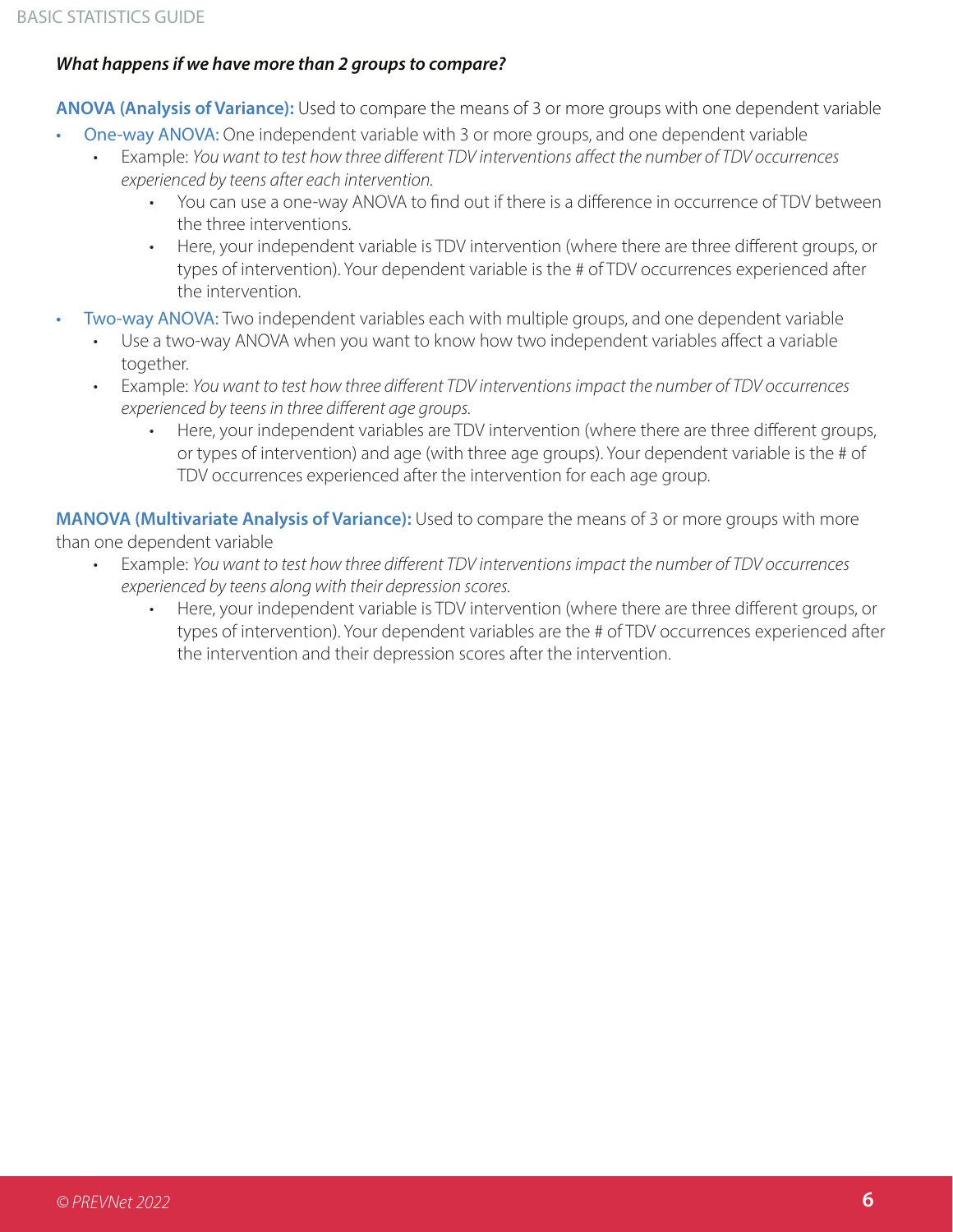### *Correlation*

Correlation: A measure of the degree to which two variables are related

- **• Positive correlation:** Both variables move in the same direction. As one increases, the other also increases, or as one decreases the other also decreases.
- **• Negative correlation:** When one variable increases, the other decreases.
- **• Zero correlation:** When no relationship exists between two variables.

Example question: *How is time of day related to the number of occurrences of teen dating violence?* 

Potential answer: As time of day increases (i.e., as night approaches), the number of reported instances of teen dating violence increases (positive correlation).



|                        | The points lie close to a The points lie close to a There is no pattern to |                          |
|------------------------|----------------------------------------------------------------------------|--------------------------|
|                        | straight line, which has straight line, which has the points.              |                          |
| a positive gradient.   | a negative gradient.                                                       |                          |
|                        |                                                                            | This shows that there is |
| This shows that as one | This shows that as one                                                     | no connection between    |
| variable increases the | variable increases, the                                                    | the two variables.       |
| other increases.       | other decreases.                                                           |                          |

*Image from https://careerfoundry.com/en/blog/data-analytics/standard-error-vs-standard-deviation*

# *Chi-square Test*

**Chi-square Test of Independence:** Tests whether or not distributions of categorical variables differ from each other.

- A chi-square statistic (x2) is a single value that shows you how much difference exists between your observed data counts and the counts that you would expect if there were no relationship at all in the population.
- A low chi-square value means there is a high correlation between your two variables.
- Example: Gender and type of TDV (both categorical variables)
	- *• Does gender affect the types of TDV experienced by youth?*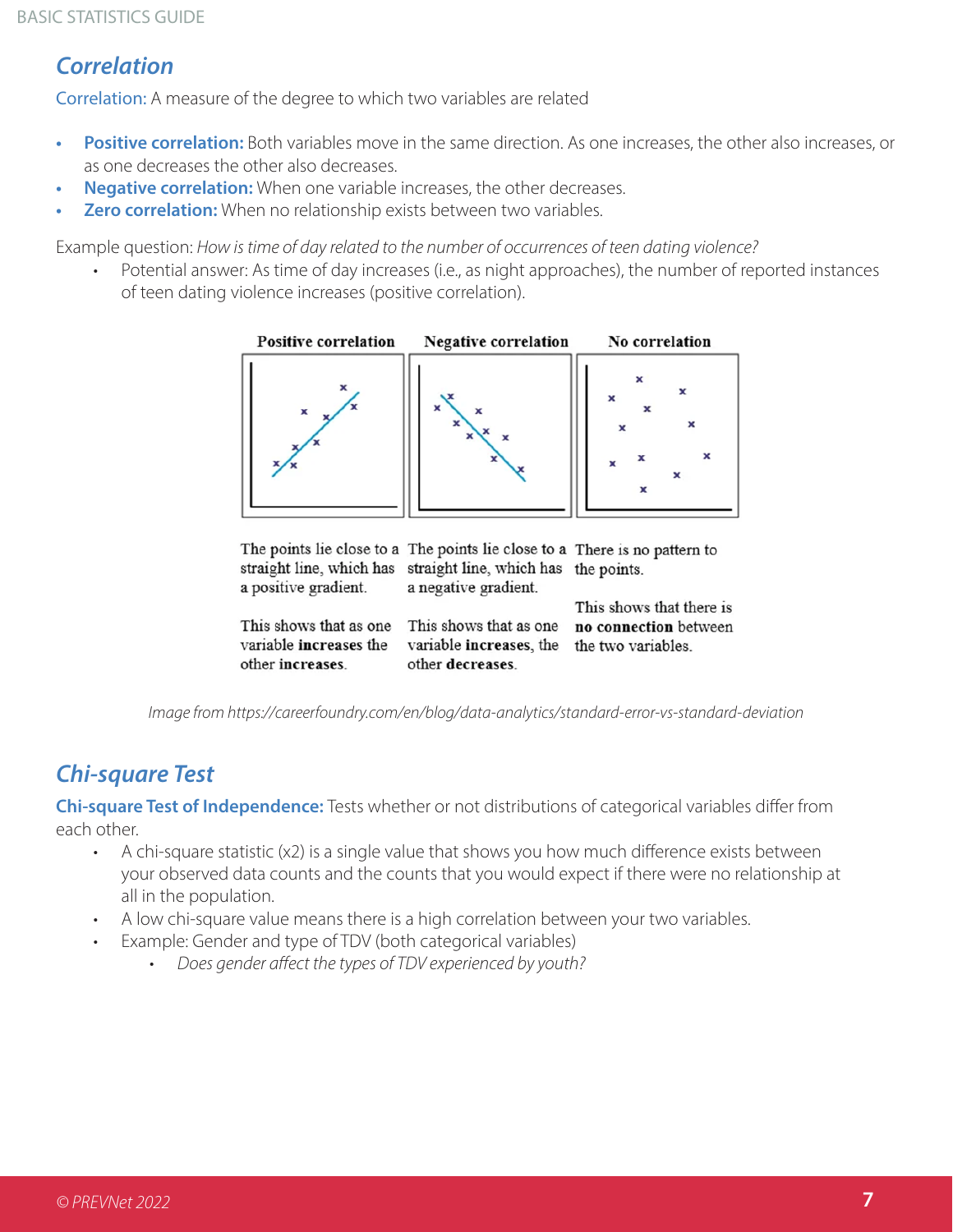### *Regression*

**Multiple Regression Analysis:** Used to describe relationships between a set of independent variables and the (continuous) dependent variable.

- Produces a regression equation where the coefficients represent the relationship between each independent variable and the dependent variable
- Regression can also be used to make predictions!

**Interpreting Regression Output -** looking at regression coefficients and p-values

- 1. Low p-values (e.g. < .05) mean that the independent variable is statistically significant.
- 2. The coefficients represent the average change in the dependent variable given a one-unit change in the independent variable, while controlling for the other independent variables.

### *Mediators and Moderators*

**Mediator (or mediating variable):** Explains how an independent variable and a dependent variable are related.

- E.g. Study method (an independent variable) can affect exam scores (a dependent variable) through the mediator of sleep quality
	- In this example, cramming might result in poor sleep quality, which could decrease exam scores. On the other hand, regular studying might result in better sleep quality, which could increase exam scores.

**Moderator (or moderating variable):** Affects the strength and direction of the relationship between an independent and dependent variable.

- E.g. Stress (independent variable) has a more noticeable impact on men's health than it does on women's health<sup>2</sup> (health = dependent variable).
	- In this example, gender moderates the strength of an effect between stress and health.

### *Repeated Measures and Between Subjects Designs*

**Between subjects design:** When separate groups are created for each treatment in a study.

- Each participant is assigned to only one treatment group.
- E.g. Testing a new medication: One group receives the actual medication, and the other receives a placebo.

**Within subjects / Repeated Measures design:** When multiple measures of a dependent variable are taken on the same subjects OR matched subjects OR subjects under different conditions over two or more time periods.

- Examples:
	- Frequently used in pre-test/post-test research designs e.g. testing youth depression and anxiety scores before a school program, and again after the program is delivered.
	- When a new youth program is delivered to students, and the results are measured over time (e.g. 4 weeks after, 8 weeks after, 12 weeks after)

*2American Psychological Association. https://www.apa.org/news/press/releases/stress/2011/gender.pdf*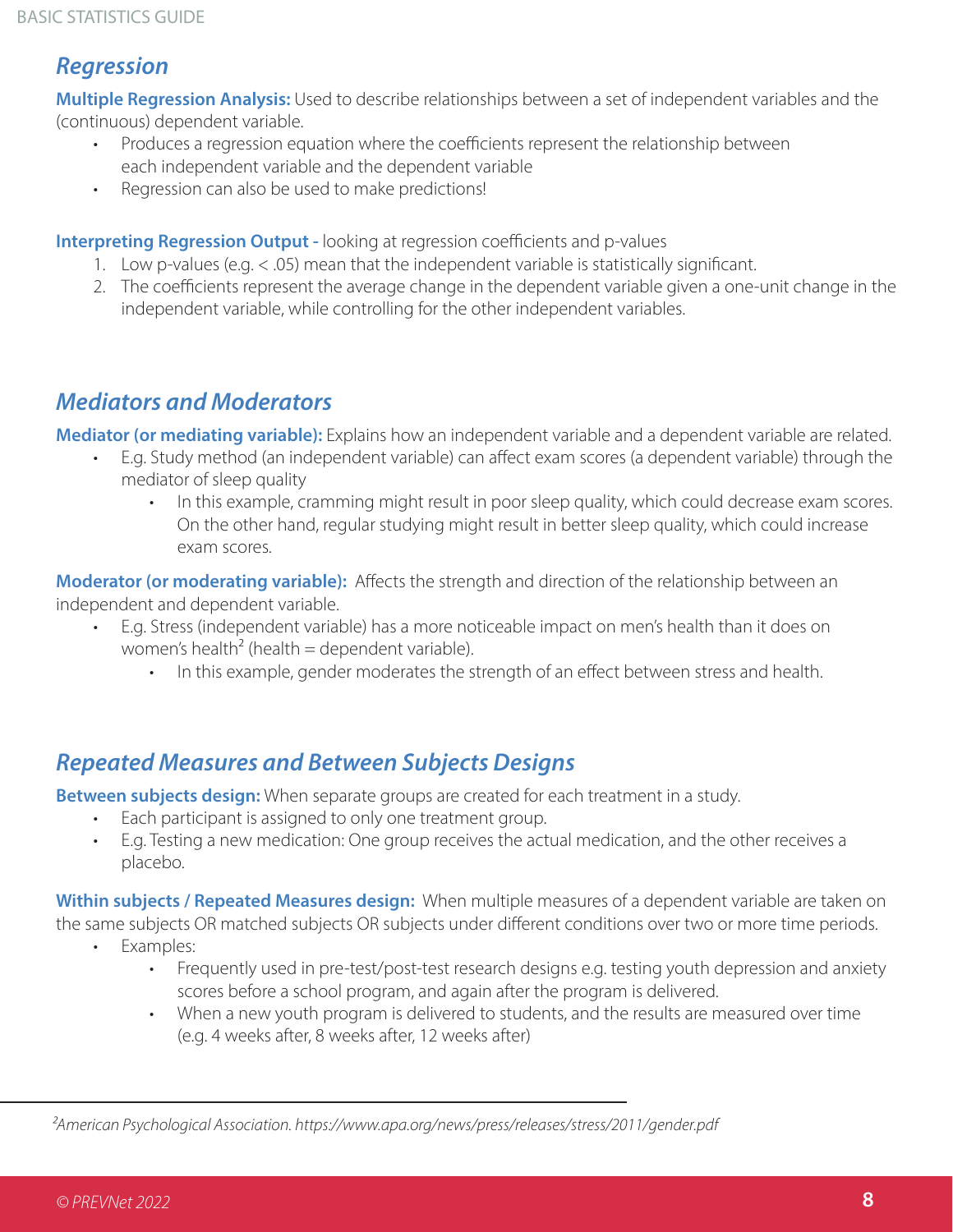- Two main types of repeated measures designs:
	- **• Cross-sectional designs:** Interview/study a new sample of people each time they are carried out
	- **• Longitudinal designs:** Interview/study the same sample of people over time

| <b>Cross-sectional</b>                                           | Longitudinal                                                      |
|------------------------------------------------------------------|-------------------------------------------------------------------|
| One point in time                                                | Several points in time                                            |
| Different samples                                                | Same sample                                                       |
| Snapshot of a given point in time,<br>change at a societal level | Change at the individual level                                    |
| Eg, British Social Attitudes Survey,<br>Labour Force Survey      | Eg, British Birth Cohort Studies,<br><b>Understanding Society</b> |

*Image from https://learning.closer.ac.uk/wp-content/uploads/2017/07/Longitudinal-vs-cross-sectional-studies-table.pdf*

# **Other Terms**

**Odds ratio:** A measure of association between a certain property A and a second property B in a population.

- Tells you how the presence or absence of property A has an effect on the presence or absence of property B.
- E.g., You could use an odds ratio to figure out if a particular exposure (like vaping) is a risk factor for a particular outcome (such as lung cancer).

**Logistic regression:** Describes the relationship between a categorical dependent variable and a given set of independent variables.

**Meta-analysis:** An examination of data from a number of independent studies of the same subject, in order to determine overall trends.<sup>3</sup>

Post hoc Analyses: Analyses that are conducted on a data set after data collection is complete.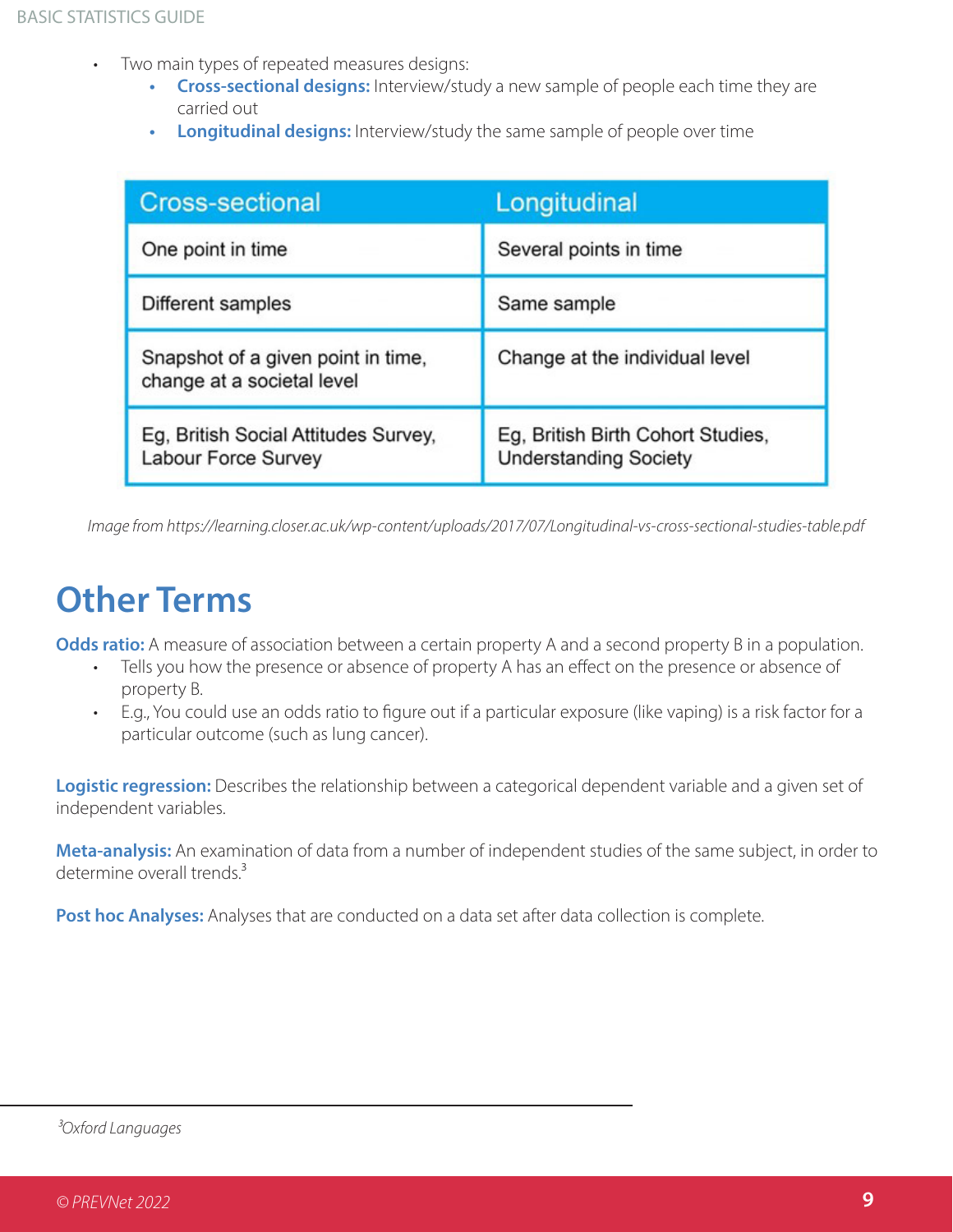#### *Where should I look in an article for an understandable summary of the research findings?*

- For a quick description of an entire research study, the **Abstract** is a great place to look. An abstract is a short 1-2 paragraph section at the beginning of a research article that succinctly describes the background, methodology, findings and implications of a research study.
- If you are looking for a more descriptive explanation of a study's results, try reading the **Discussion** section, where authors will delve into the implications of their findings.